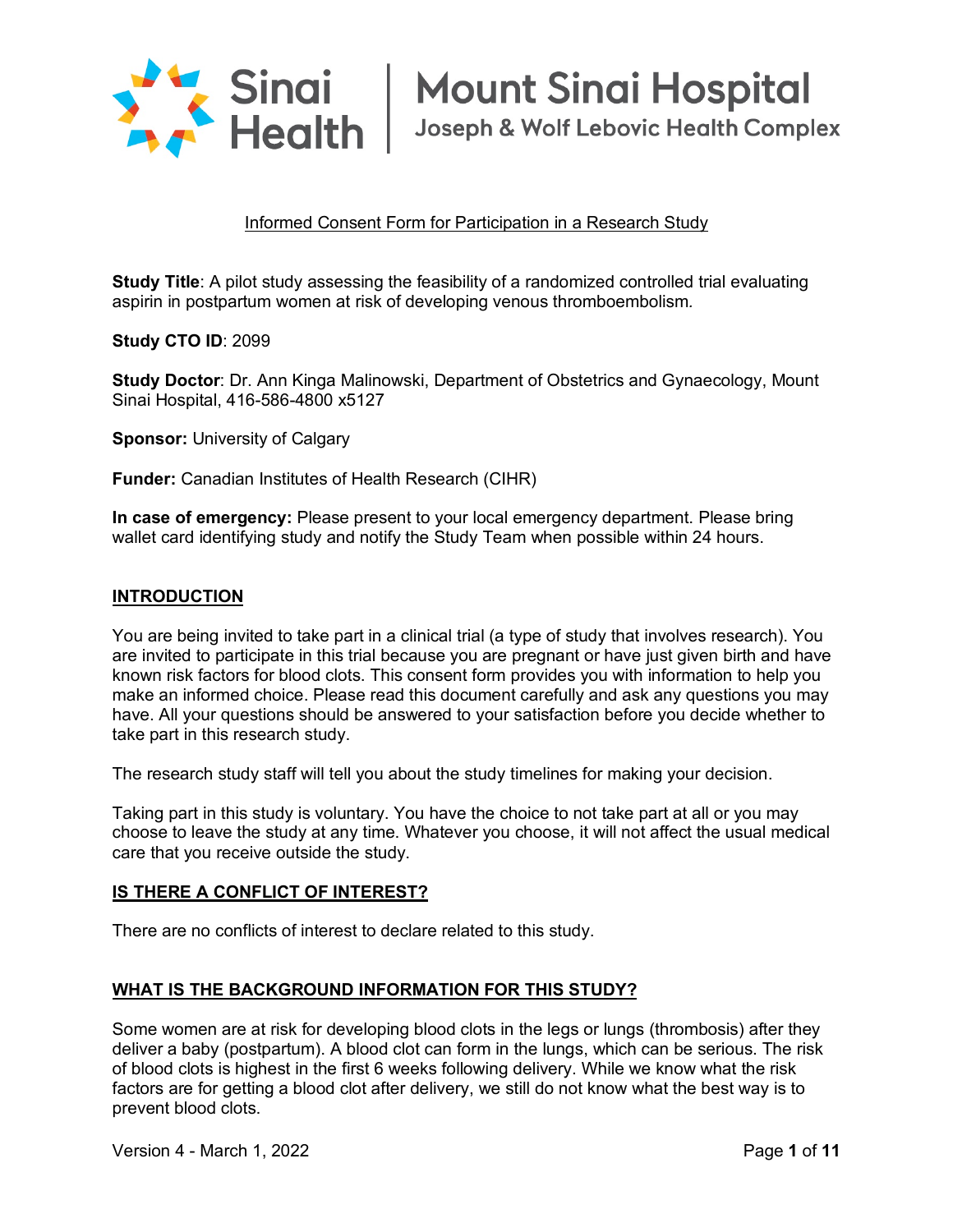

Joseph & Wolf Lebovic Health Complex

Earlier research studies (trials) tried to see if using daily injectable blood thinners after delivery could prevent blood clots. These trials were not successful because taking daily injectable blood thinners at home was not desirable. Women were not comfortable giving themselves or having daily blood thinner injections. Many women who deliver babies and have modest risk factors for blood clots may be given injectable blood thinners while they are in hospital, but they usually do not go home on injectable blood thinners.

The PARTUM trial asks if aspirin is a safe and effective option for preventing blood clots in women who have risk factors for blood clots after delivery. Aspirin helps to prevent blood clots in people after hip and knee surgery. It is an attractive choice after delivery because it is safe with breastfeeding. We are studying whether low dose aspirin will help to prevent blood clots in postpartum women who have risk factors for blood clots.

Health Canada, the regulatory body that oversees the use of drugs in Canada, has not approved the sale or use of Aspirin for preventing blood clots specifically in women after delivery. Health Canada has approved the use of Aspirin in this study.

# **WHY IS THIS STUDY BEING DONE?**

The purpose of this pilot study is to test the feasibility to run a larger international trial. Our primary objective is to assess the average recruitment rate in each study site each month over 6 months, consent rate, compliance rate of the patient using the study tablet and obtain an estimate of venous thromboembolic events and bleeding events. This type of study involves a small number of participants and so it is not expected to prove information on safety or effectiveness. The results may be used as a guide for larger studies, although there is no guarantee that they will be conducted. Participation in a pilot study does not mean that you will be eligible to take part in a future larger study.

If the results of this trial show that it is feasible, the information collected during your participation may be used in a larger trial. Our larger trial will be able to answer if aspirin does safely prevent blood clots in postpartum women. This will allow us to better care for postpartum women who are at risk of blood clots.

# **WHAT OTHER CHOICES ARE THERE?**

You do not have to take part in this study in order to receive treatment or care. Other options (in addition to the standard or usual treatment described above) may include, but are not limited to:

- no therapy at this time
- other research studies may be available if you do not take part in this study

Please talk to your usual doctor or the study doctor about the known benefits and risks of these other options before you decide to take part in this study. Your usual doctor or the study doctor can also discuss with you what will happen if you decide not to undertake any treatment at this time.

# **HOW MANY PEOPLE WILL TAKE PART IN THIS STUDY?**

Version 4 - March 1, 2022 Page **2** of **11**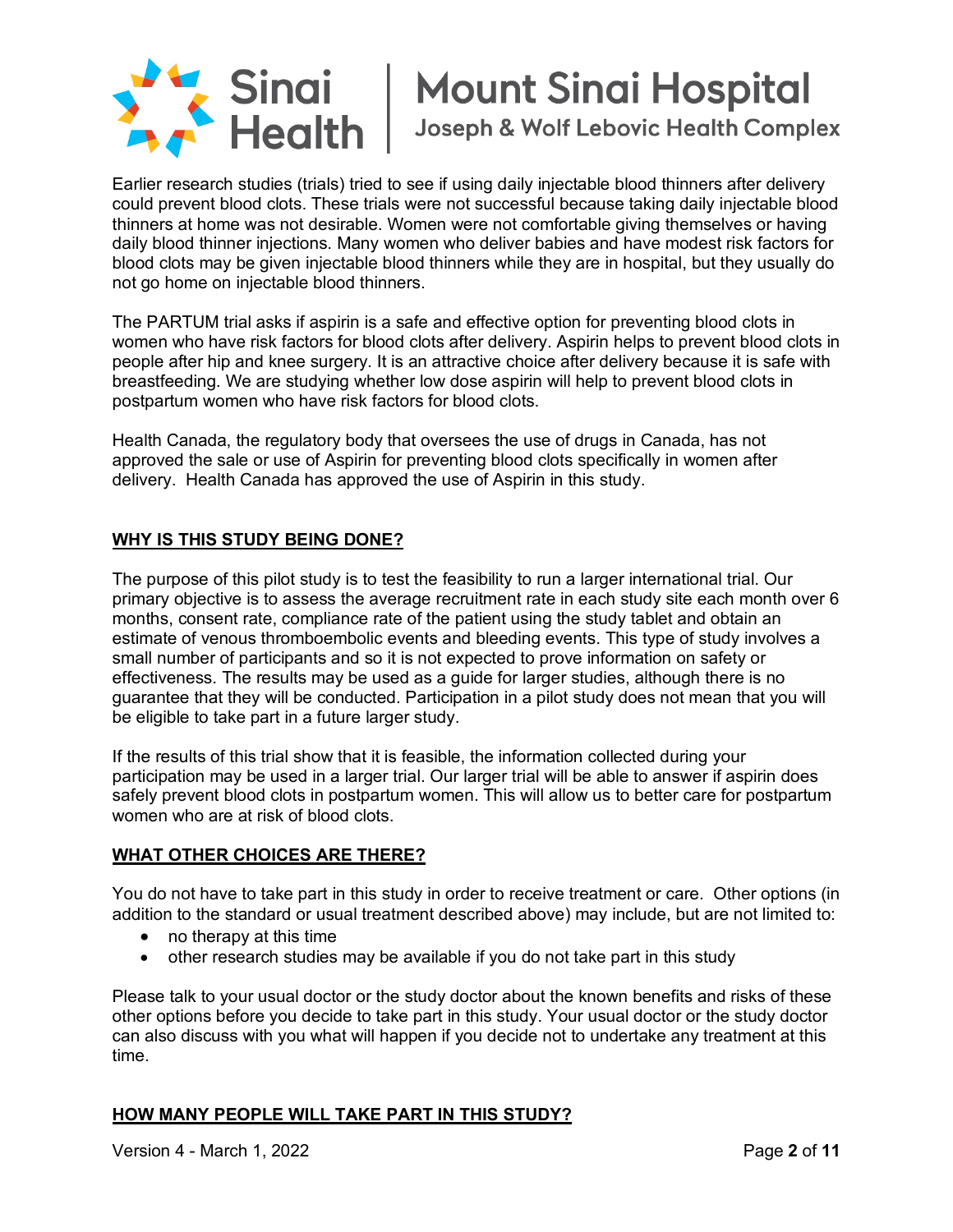

It is expected that about three hundred and eighty-four (384) participants will take part in this study, from research sites across Canada and in Europe.

This study should be complete with results and analysis known within two years.

# **WHAT WILL HAPPEN DURING THIS STUDY?**

#### **ASSIGNMENT TO A GROUP**

If you decide to take part in this study you will be "randomized" into one of the two groups described below after the birth of your baby. Randomization means that you are put into a group by chance (like flipping a coin). There is no way to predict which group you will be assigned to. You will have an equal chance of being placed in either group. Neither you, the study staff, nor the study doctors can choose what group you will be in nor will they know which group you are in.

Your group assignment can be identified if medically necessary. Requests to reveal your assignment for your information or participation in other research studies will not be considered until this pilot study and the possible larger trial has been completed and the results are known.

# **WHAT IS THE STUDY INTERVENTION?**

A computer system is used to randomly put each participant into one of the following two groups:

**Group 1 (Experimental Intervention):** Aspirin (81mg)-low dose aspirin

**Group 2 (Non-Experimental Intervention):** Placebo (a substance that looks like the study drug but does not have any active or medicinal ingredients)

The dose for both groups will be one tablet taken daily for six (6) weeks.

#### **WHAT ARE THE STUDY PROCEDURES?**

#### **Non-experimental procedures:**

#### Screening Visit

You will be screened for eligibility and detailed study information will be provided to you. You will meet with a member of the research team during your pregnancy, prior to delivery or within forty-eight (48) hours postpartum (after delivery) to discuss participation in this research study. Consented participants will have their eligibility and consent confirmed after delivery up until forty-eight (48) hours postpartum.

Baseline Visit and Randomization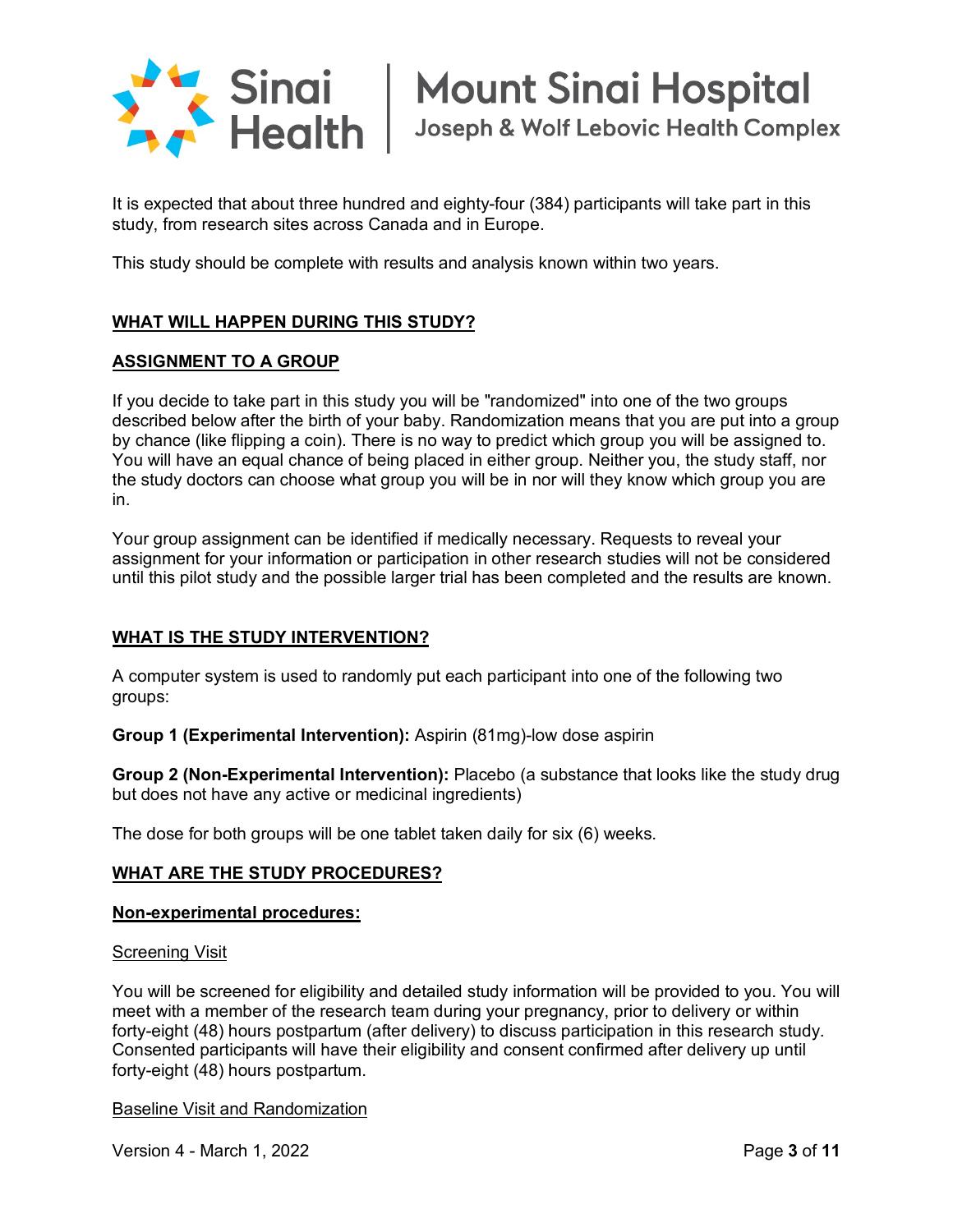

Joseph & Wolf Lebovic Health Complex

If you consent to take part in the study a study team member will complete a baseline assessment including collection of information about your medical history, pregnancy history, labor, delivery, early postpartum and preventative blood thinners used in hospital. If any results show that you are not able to continue to take part the study doctor or research team will let you know.

Randomization is completed and the first dose of study tablet will be given between 6 and 48 hours after delivery. You will be provided with a bottle of the study tablet prior to leaving the hospital. You will be instructed about study tablet administration, symptoms of blood clots in the legs or lungs, bleeding and potential side effects.

A study diary will be provided to record taking the study tablet daily and any nonsteroidal antiinflammatory drug (NSAID) use.

#### Follow-up Six (6) Weeks post Randomization

At six (6) weeks after randomization participants will have an in-person visit to assess for symptoms of blood clots, bleeding, possible side effects, and how your baby is doing. We will also collect the study medication bottle and drug diary. If an in-person visit is not possible, a telephone or video visit will be conducted. A pre-paid envelope package will be supplied to return the diary and study tablet bottle to the research team. This visit will take fifteen (15) minutes or less.

# Follow-up Three (3) Months post Randomization

The final visit will be conducted by telephone to assess for symptoms of blood clots, bleeding, and possible side effects. This visit will take fifteen (15) minutes or less.

# **WHAT ARE THE RESPONSIBILITIES OF STUDY PARTICIPANTS?**

If you choose to take part in this study, you will be expected to:

- Tell the study doctor or study staff about all prescription and non-prescription medications and supplements, including vitamins and herbals, and check with the study doctor or study staff before starting, stopping, or changing any of these. This is for your safety as these may interact with the intervention you receive in this study.
- Contact the study doctor or study staff if you would like to stop taking part in this study.
- Tell the study doctor or study staff if you are thinking about taking part in another research study.
- Return any unused study tablets.
- Return the study diary that you take home to complete.

# **HOW LONG WILL PARTICIPANTS BE IN THE STUDY?**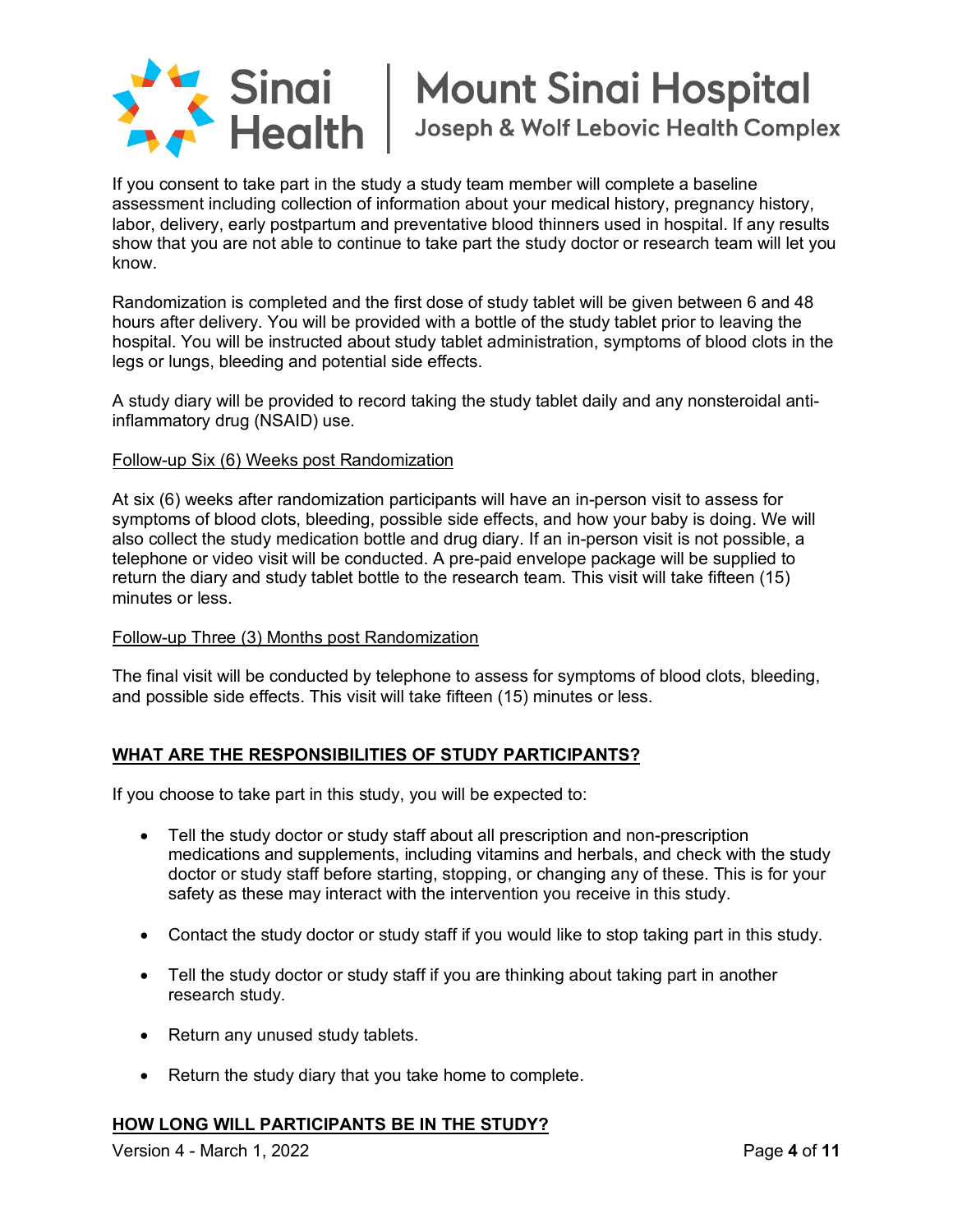

Joseph & Wolf Lebovic Health Complex

The study intervention lasts for about six (6) weeks.

There are two follow up visits:

- Follow-up visit at six (6) weeks (attend in person at the same time as your postpartum visit, over the phone, or video)
- Follow-up visit at three (3) months (over the phone)

You may be seen more often if the study doctor decides that this is necessary.

#### **CAN PARTICIPANTS CHOOSE TO LEAVE THE STUDY?**

You can choose to end your participation in this research (called withdrawal) at any time without having to supply a reason. If you choose to withdraw from the study, you are encouraged to contact the study doctor or study staff.

Information that was recorded before you withdrew will be used by the researchers for the purposes of the study, but no information will be collected or sent to the sponsor after you withdraw your permission.

#### **CAN PARTICIPATION IN THIS STUDY END EARLY?**

The study doctor may stop your participation in the study early, and without your consent, for reasons such as:

- New information shows that the study intervention is no longer in your best interest
- The study doctor no longer feels this is the best choice for you
- The Sponsor, University of Calgary, decides to stop the study
- The Regulatory Authorities (for example, Health Canada) or research ethics board withdraw permission for this study to continue
- Your group assignment becomes known to you or others (like the study doctor or study staff)
- The funder, Canadian Institute for Health Research (CIHR), decided to stop funding the study.

If this happens, it may mean that you would not receive the study intervention for the full period described in this consent form.

If you are removed from this study, the study doctor or study staff will discuss the reasons with you and plans will be made for your continued care outside of the study.

# **WHAT ARE THE RISKS OR HARMS OF PARTICIPATING IN THIS STUDY?**

You may experience side effects from taking part in this study. Some side effects are known and are listed below, but there may be other side effects that are not expected. You should discuss these with the study doctor. The study team will watch you closely to see if you have side effects.

Version 4 - March 1, 2022 Page **5** of **11**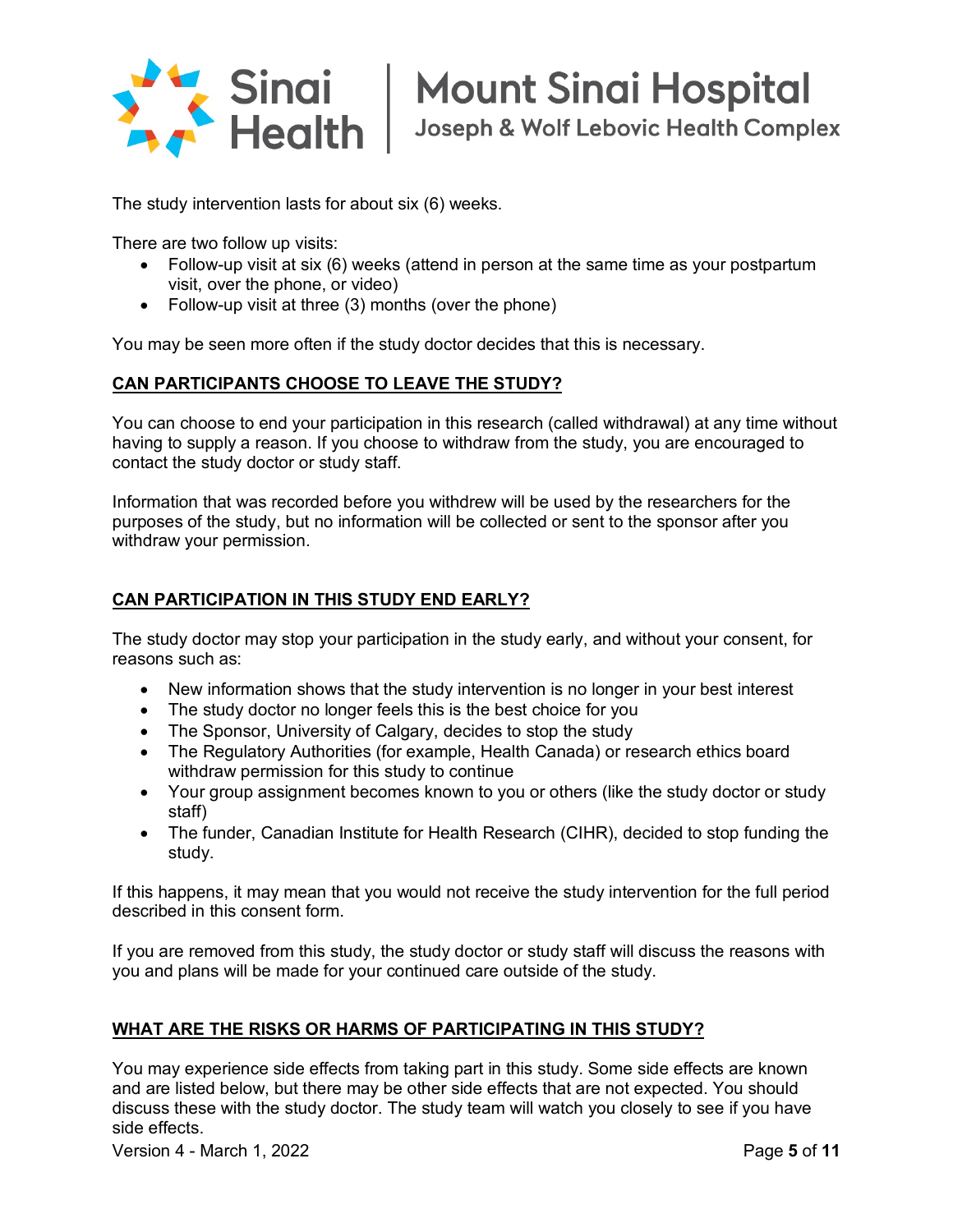

Sinai | Mount Sinai Hospital<br>| Health | Joseph & Wolf Lebovic Health Compl Joseph & Wolf Lebovic Health Complex

### **Low Dose Aspirin (81mg)**

Low dose aspirin is well tolerated. Side effects of low dose aspirin include nausea, stomach upset and a small increased risk of bruising or bleeding, including gastrointestinal (stomach and intestines) bleeding. There is the potential that aspirin could make your lochia (vaginal bleeding after birth) heavier.

Aspirin can trigger asthma, bronchospasm (tightening of the muscles that line the airways) or allergic reactions, especially in those already at risk (people who have asthma, hay fever, nasal polyps, or chronic lung disease).

#### **Breast Feeding**

Expert guidelines recommend that low doses of aspirin can safely be taken daily during breastfeeding, but that higher doses of aspirin should be avoided. Your study medication will either be a low dose aspirin (81mg) or placebo (inactive substance) and we will instruct you to take only one pill of the study medication a day. Low dose aspirin (81mg) is safe for babies who are being breastfed.

In a research trial of women who took low dose aspirin (81mg) daily, there was no aspirin detected in breast milk. Only a small amount of the break-down products of aspirin was detected in breast milk and that amount was below the level considered safe for breast fed infants. In a research trial of postpartum women who were taking low doses of aspirin, there were no negative effects seen in their breastfed babies.

If you experience serious side effects that require treatment between regular clinic/hospital visits, it is important that you make every effort to return to the clinic/hospital where the study medication was given. If you need immediate treatment and are unable to return to the clinic/hospital, the study doctor or study staff should be contacted as soon as possible.

#### **WHAT ARE THE BENEFITS OF PARTICIPATING IN THIS STUDY?**

If you agree to take part in this study, the intervention may or may not be of direct benefit to you. You will not benefit from the placebo used in this study. Your chance of developing a blood clot after delivery of your baby may improve during the trial but there is no guarantee that this research will help you.

We hope the information learned from this study will help us supply better treatments in the future for women at risk of blood clots after delivering a baby.

#### **HOW WILL PARTICIPANT INFORMATION BE KEPT CONFIDENTIAL?**

If you decide to take part in this study, the study doctors and study staff will only collect the information they need for this study.

Version 4 - March 1, 2022 Page **6** of **11**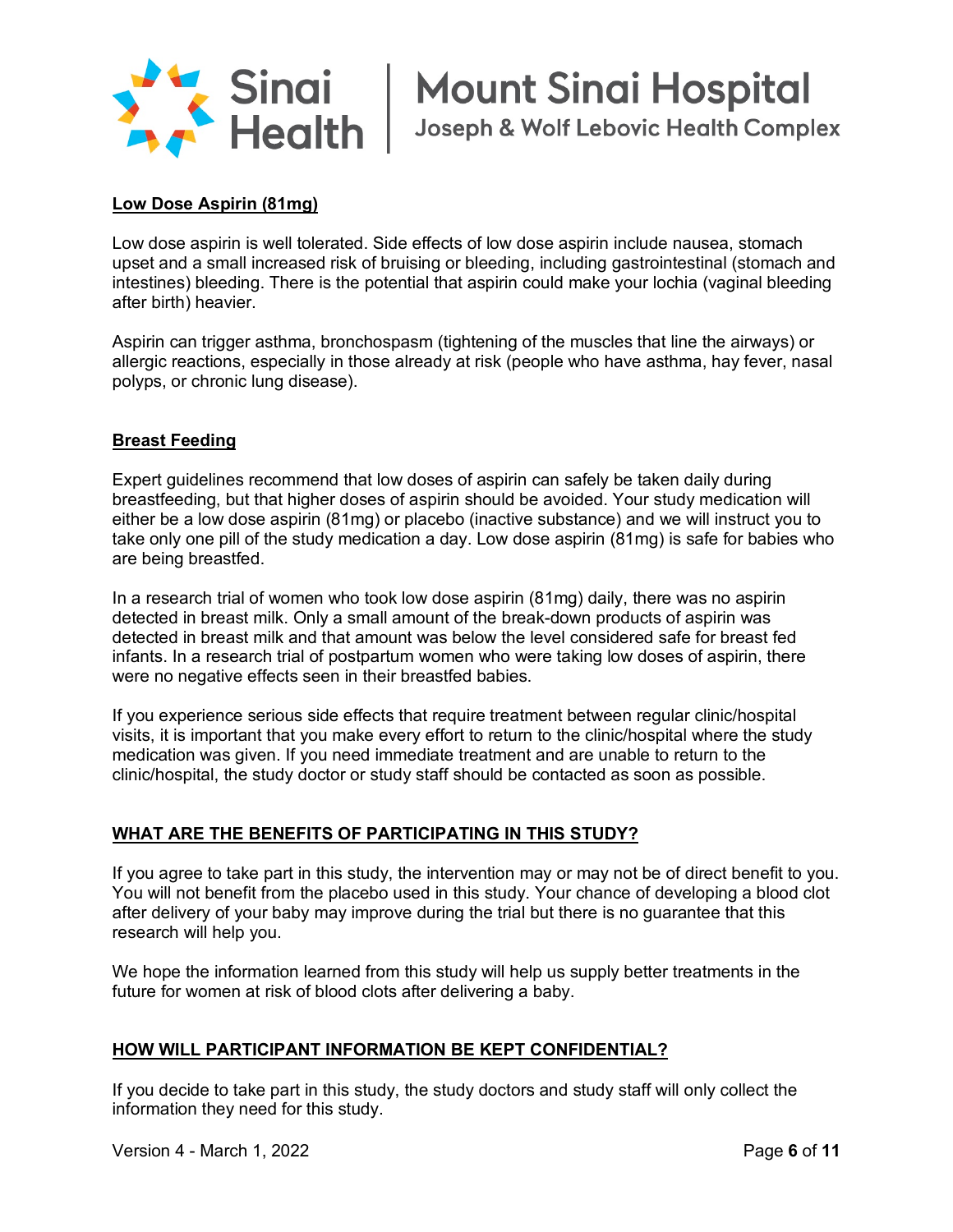

# **Mount Sinai Hospital** Joseph & Wolf Lebovic Health Complex

Records identifying you at this hospital will be kept confidential and, to the extent allowed by the applicable laws, will not be disclosed or made publicly available, except as described in this consent form.

Authorized representatives of the following organizations may look at your original (identifiable) medical/clinical study records at the site where these records are held, to check that the information collected for the study is correct and follows proper laws and guidelines.

- University of Calgary, the Sponsor of this study
- The research ethics board who oversees the ethical conduct of this study in Ontario
- This institution and affiliated sites, to oversee the conduct of research at this location
- Health Canada (because they oversee the use of natural health products/drugs/devices in Canada)

Information that is collected about you for the study (called study data) may also be sent to the organizations listed above. Representatives of Clinical Trials Ontario, a not-for-profit organization, may see study data that is sent to the research ethics board for this study. Your name, address, email, or other information that may directly identify you will not be used. The records received by these organizations may have your sex, partial date of birth.

Studies involving humans sometimes collect information on race and ethnicity as well as other characteristics of individuals because these characteristics may influence how people respond to different interventions. Providing information on your race or ethnic origin is voluntary.

Communication via e-mail is not secure. We do not recommend that you communicate sensitive personal information via e-mail.

If the results of this study are published, your identity will remain confidential. It is expected that the information collected during this study will be used in analyses and will be published/ presented to the scientific community at meetings and in journals.

The study data will be held in a secure database for future use for the larger PARTUM research trial. Your PARTUM data may be linked to Ontario administrative databases (including registries or entities) to evaluate longer term outcomes related to the health of you and your baby. Any future use of this research data must undergo review by a Research Ethics Board.

Even though the likelihood that someone may name you from the study data is very unlikely, it can never be eliminated.

A copy of the consent form that you sign to enter the study may be included in your health record/hospital chart.

# **WILL FAMILY DOCTORS/HEALTH CARE PROVIDERS KNOW WHO IS PARTICIPATING IN THIS STUDY?**

Version 4 - March 1, 2022 Page **7** of **11** Your family doctor/health care provider will not be informed by the study team that you are taking part in the study. You can choose to let your family doctor/health care provider know that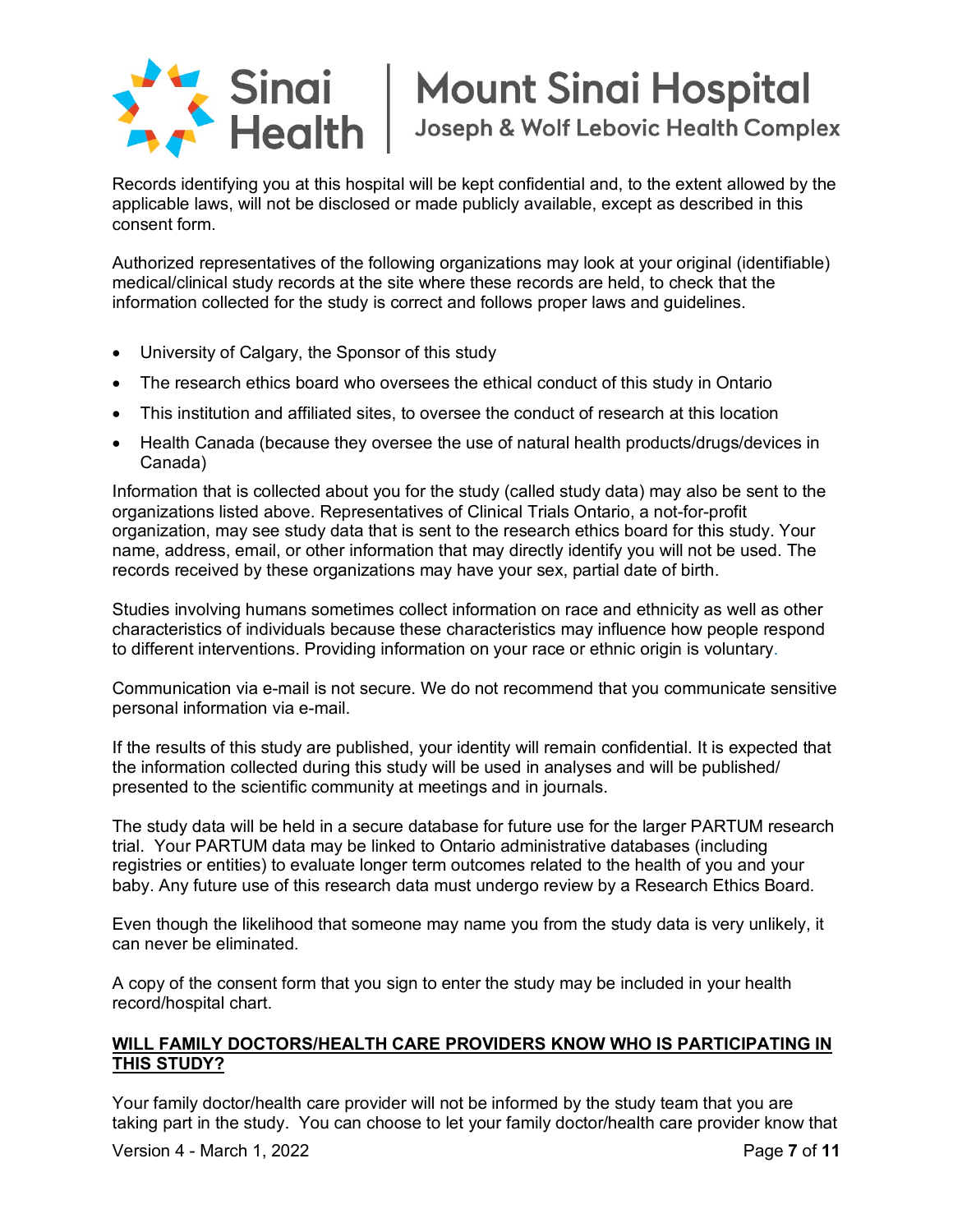

**Mount Sinai Hospital** Joseph & Wolf Lebovic Health Complex

you are taking part in a research study.

# **WILL INFORMATION ABOUT THIS STUDY BE AVAILABLE ONLINE?**

A description of this clinical trial will be available on www.clinicaltrials.gov. This web site will not include information that can name you. You can search this web site at any time by using the clinical trial registration number NCT04153760.

# **WHAT IS THE COST TO PARTICIPANTS?**

The study tablet will be supplied at no charge while you take part in this study.

Participation in this study will not involve any added costs to you or your private health care insurance.

# **ARE STUDY PARTICIPANTS PAID TO BE IN THIS STUDY?**

You will not be paid for taking part in this study.

If you decide to take part in this study, you will be given a \$10 gift certificate to Second Cup, if you choose to attend the six week visit in person or once your study bottle, remaining tablets, and diary are received.

In the case of research-related side effects or injury, medical care will be provided by your doctor or you will be referred for proper medical care.

# **WHAT ARE THE RIGHTS OF PARTICIPANTS IN A RESEARCH STUDY?**

You will be told, promptly, about new information that may be relevant to your willingness to stay in this study.

You have the right to be informed of the results of this study once the entire study is complete. The results of this study will be available on the clinical trial registry or you can contact the study team.

Your rights to privacy are legally protected by federal and provincial laws that require safeguards to ensure that your privacy is respected.

By signing this form, you do not give up any of your legal rights against the study doctor, sponsor or involved institutions for compensation, nor does this form relieve the study doctor, sponsor, or their agents of their legal and professional responsibilities.

You will be given a copy of this signed and dated consent form prior to taking part in this study.

# **WHOM DO PARTICIPANTS CONTACT FOR QUESTIONS?**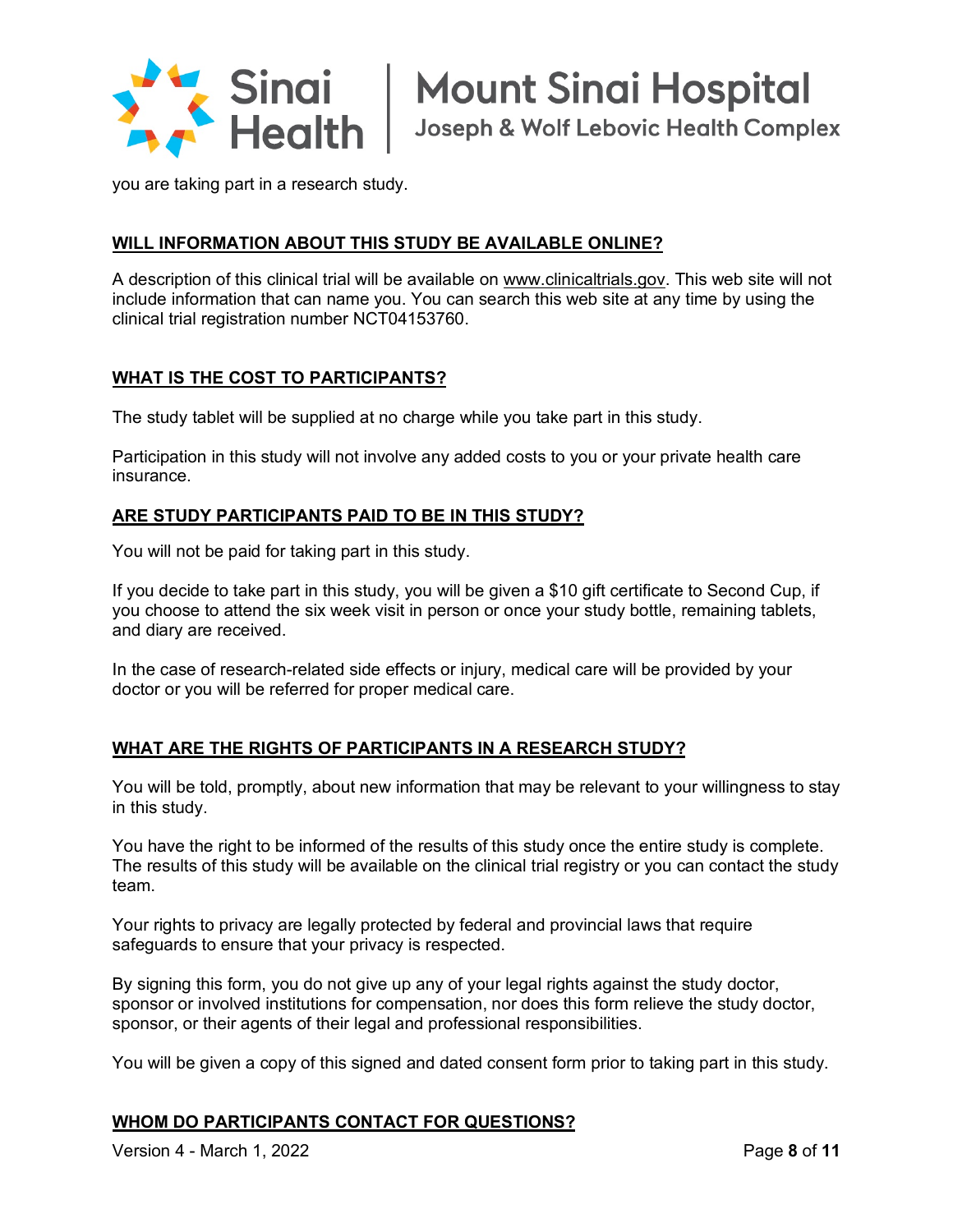

If you have questions about taking part in this study, or if you suffer a research-related injury, you can talk to your study doctor, or the doctor who oversees the study at this institution. That person is:

Dr. Ann Kinga Malinowski 416-586-4800 x5127

PARTUM.Trial@sinaihealth.ca

If you have questions about your rights as a participant or about ethical issues related to this study, you can talk to someone who is not involved in the study at all. That person is:

OHSN-REB, Chairperson 613-798-5555, Ext 16719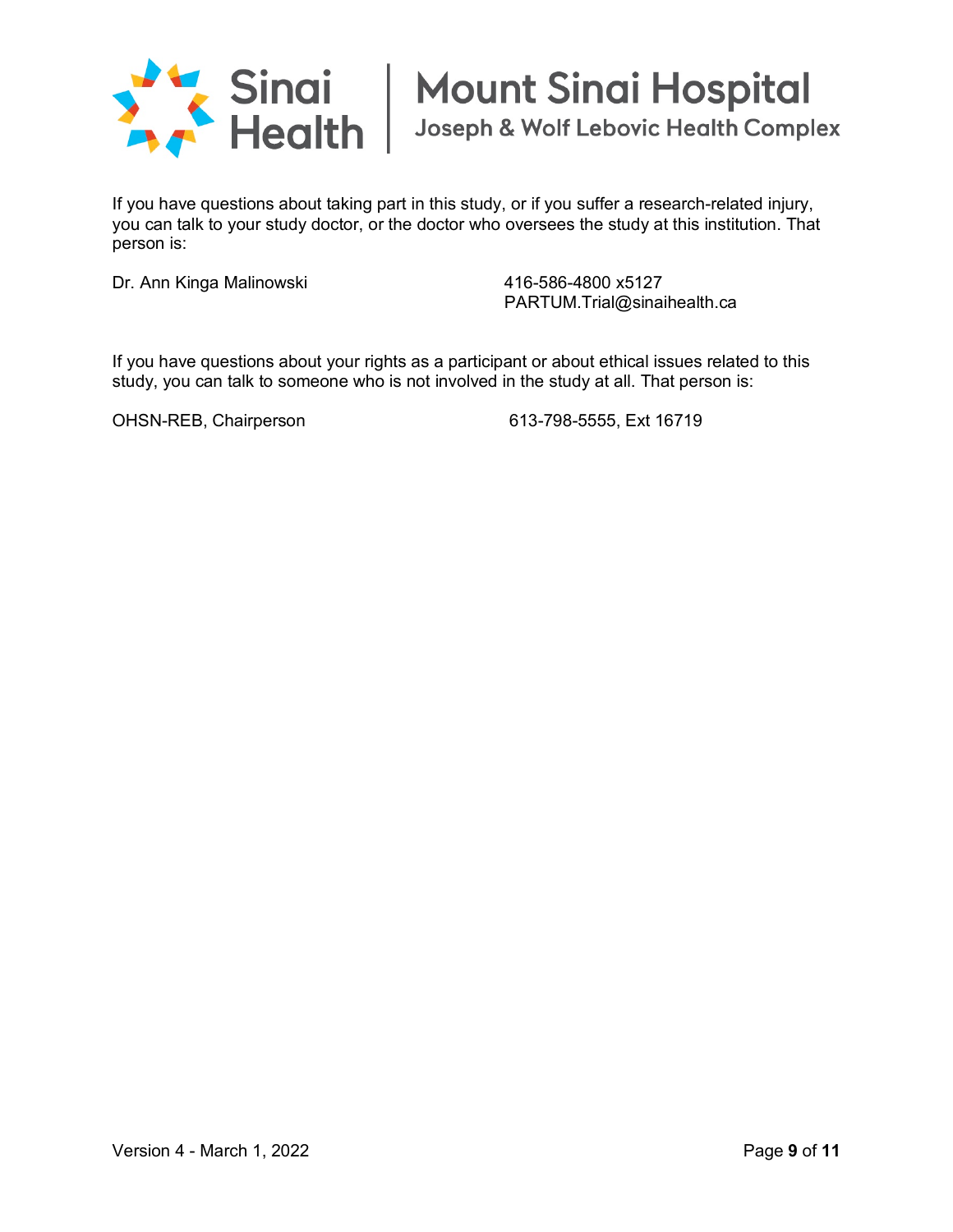

Joseph & Wolf Lebovic Health Complex

**Study Title**: A pilot study assessing the feasibility of a randomized controlled trial evaluating aspirin in postpartum women at risk of developing venous thromboembolism*.* 

# **SIGNATURES**

- My questions have been answered,
- I understand the information within this informed consent form,
- I allow access to medical records, and related personal health information as explained in this consent form,
- I do not give up any legal rights by signing this consent form.
- I agree to take part in this study.

| Signature of Participant                                 | PRINTED NAME                   | Date |
|----------------------------------------------------------|--------------------------------|------|
| Signature of Person Conducting<br>the Consent Discussion | <b>PRINTED NAME &amp; ROLE</b> | Date |

The following attestation must be provided if the participant is unable to read or requires an oral translation:

# **If the participant is assisted during the consent process, please check the relevant box and complete the signature space below:**

 $\Box$  The person signing below acted as an interpreter, and attests that the study as set out in the consent form was accurately sight translated and/or interpreted, and that interpretation was provided on questions, responses and additional discussion arising from this process.

| <b>PRINT NAME</b> |  |
|-------------------|--|
| of Interpreter    |  |

**Print Signature Date** Date

\_\_\_\_\_\_\_\_\_\_\_\_\_\_\_\_\_\_\_\_\_\_\_\_\_\_\_\_ \_\_ \_\_\_\_\_\_\_\_\_\_\_\_ \_\_\_\_\_\_\_\_\_\_\_\_\_\_\_\_\_

Language

 $\mathcal{L}=\mathcal{L}=\mathcal{L}=\mathcal{L}=\mathcal{L}=\mathcal{L}=\mathcal{L}=\mathcal{L}=\mathcal{L}=\mathcal{L}=\mathcal{L}=\mathcal{L}=\mathcal{L}=\mathcal{L}=\mathcal{L}=\mathcal{L}=\mathcal{L}=\mathcal{L}=\mathcal{L}=\mathcal{L}=\mathcal{L}=\mathcal{L}=\mathcal{L}=\mathcal{L}=\mathcal{L}=\mathcal{L}=\mathcal{L}=\mathcal{L}=\mathcal{L}=\mathcal{L}=\mathcal{L}=\mathcal{L}=\mathcal{L}=\mathcal{L}=\mathcal{L}=\mathcal{L}=\mathcal{$